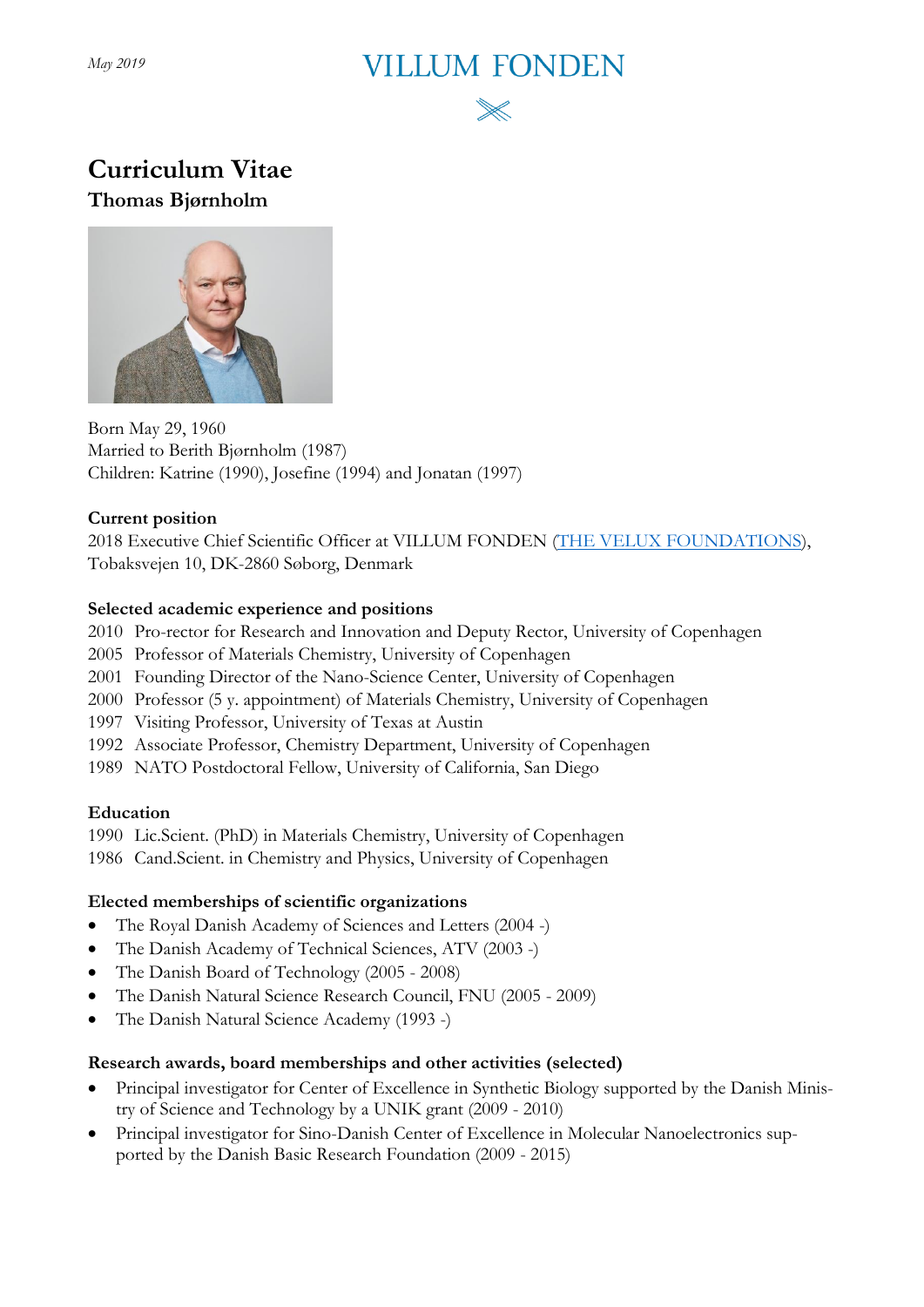# **VILLUM FONDEN**

- Recipient of "STAR Program of Excellence" in 'Single molecule nanoscience' from Univ. of Copenhagen (2008 - 2012)
- Knighted by the Danish Queen (Ridder af Dannebrog, 2014)
- Head of Copenhagen Graduate School for Nanoscience and Nanotechnology supported by the Danish Research Councils (2003 - 2010)
- Recipient of "Direktør Ib Henriksen Fondens" Prize, 250.000 DKK (2004)
- Recipient of Ellen and Niels Bjerrum's prize and gold medal (1999)
- Evaluator for numerous international funding bodies and prize committees
- Member of 6 EU projects. Coordinator of FP7 project "SINGLE"
- Danish representative in the European Commission Program Committee for Nanotechnology "NMP" (2007)
- Board member of:

Symbionfonden (chairman, 2016 - 2018), Copenhagen Capacity (2013 - ), Copenhagen Science City (chairman, 2010 - 2018), Sino-Danish Center for Education and Research (vice chairman, 2016 - 2018), Sonning Prize Committee (2010 - 2018), Copenhagen Bio Science Park (COBIS, 2011 - 2018), "Vækstforum Hovedstaden samt forretningsudvalg" (2011 - 2018), "Bikubens Kollegiefond" (2014 - 2019), "Københavns Erhvervsråd" (2014 - 2018), Venture Capital Company "CAT Management" (2007 - 2008), HEED Diagnostic (2013 - 2014), Presidium of the Danish Academy of Technical Sciences (2016 - ), Committee of Science Policy at the Royal Danish Academy of Science and Letters (2016 - 2019), Committee of Science Policy and Innovation at the Confederation of Danish Universities (chairman, 2017 - 2018)

- INSEAD "Challenge of Leadership" Graduate (2013)
- Chairman of the University of Copenhagen Alumni Association (2010 2016)
- Organizer of numerous international conferences and workshops including co-hosting the Nano-Technology in Northern Europe (NTNE) Conference in Copenhagen (2008), and chairing the 10th European Conference on Molecular Electronics (Copenhagen, 2009)
- Member of VL-Group 4 (2016 )
- Copenhagen Business School (CBS), Executive Board Education (2018)

#### **Leadership**

- As Research Director of the VILLUM FONDEN I support excellent research in technical- and natural science in Denmark.
- As Pro-rector I had the overall responsibility for research and innovation across all disciplines at the University of Copenhagen. Since 2010 excellent research has propelled the University of Copenhagen into the international top.
- As board member of various organisations I connect university research and innovation to society.
- As Founding Director of the Nano-Science Center at the University of Copenhagen I have experience as leader of several hundred students and researches excelling in research and education transcending the classical scientific disciplines.

#### **Research interests**

Molecular electronics, supramolecular chemistry, bio-nanotechnology, Langmuir-Blodgett films, nanochemistry. Major achievements include the first measurement of the nanoscale dewetting of extended hydrophobic surfaces in water (*Phys. Rev. Lett.* **90,** 086101 (2003)**;** P. Ball**,** News & Views, *Nature* **423,** 25-26 (2003)) and the first measurements of a single  $\Box$  -conjugated organic molecule in a single electron